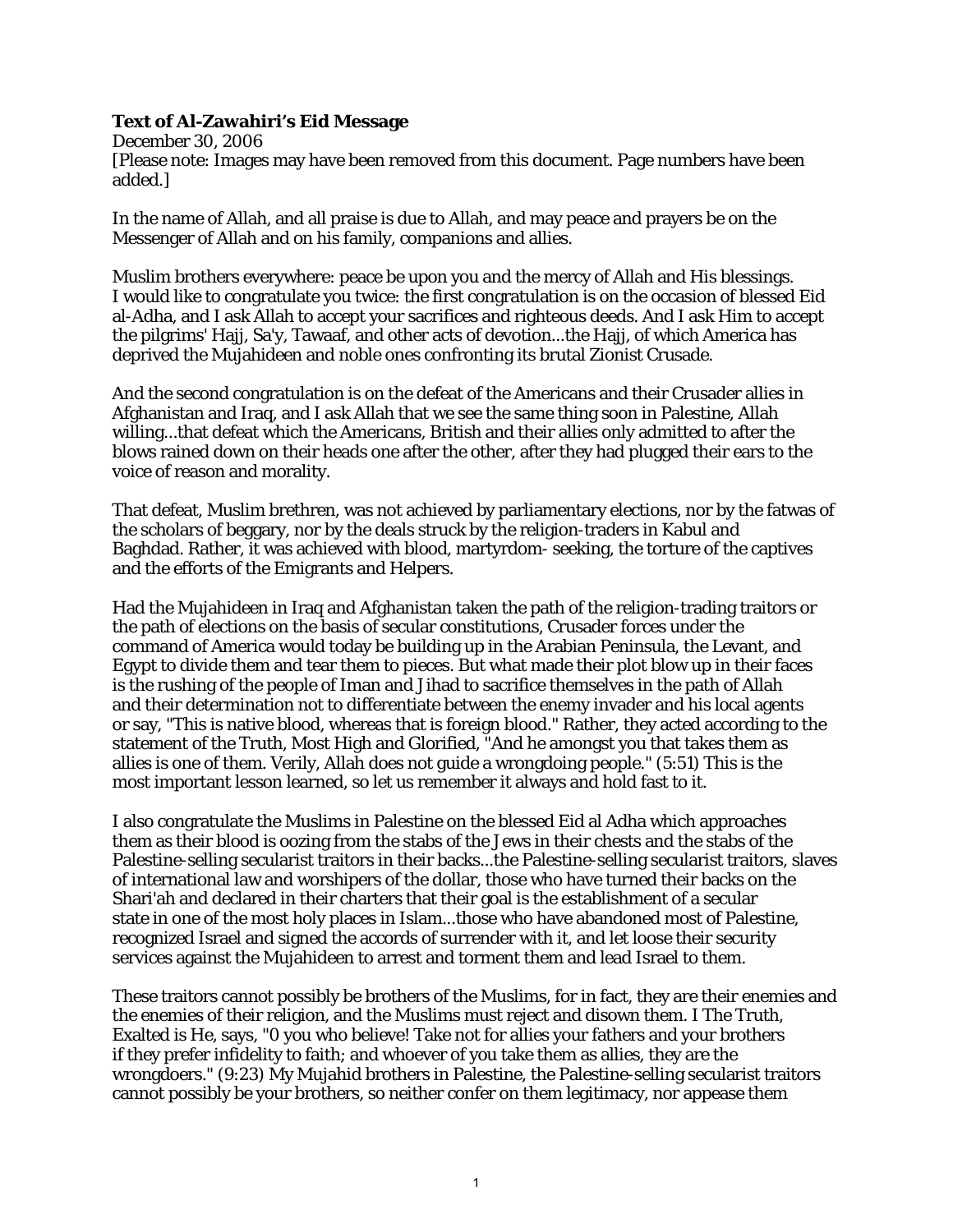in their secular religion, nor participate with them in their Shari'ah-rejecting assemblies, nor sign with them the documents which throw away Palestine. You must actualize the doctrine of loyalty and disloyalty, without which the religion cannot stand. The Truth, Exalted is He, says "You shall not find any people who believe in Allah and the Last Day loving those who oppose Allah and His Messenger, even if they be their fathers, or their sons, or their brothers, or their clan. For such He has written faith in their hearts and strengthened them with a spirit from Himself. And He will admit them to Gardens beneath which rivers flow, to dwell therein for eternity. Allah will be well pleased with them, and they with Him. They are the party of Allah. Truly, it is the party of Allah that will achieve success." (58:22) And He, the most Honorable of speakers, says, "There is for you an excellent example in Abraham and those with him, when they said to their people, 'We are innocent of you and of what you worship beside Allah; we have rejected you, and there has begun between us and you enmity and hatred forever, unless you believe in Allah Alone.'" (60:4)

How is it possible for Mahmoud Abbas to be a brother of ours or for Muhammad Dahlan to be a brother of ours, when they have grown fat on the bribes of the Jews and gifts of the Americans? My Muslim brethren in Palestine, always keep in mind that you are Mujahideen in Allah's path. The Truth, Exalted is He, says, "He is the one who sent His Messenger with Guidance and the religion of truth to make it victorious over all religions even though the polytheists hate [it]." (9:33)

You are fighting for Allah's word to be the highest. A man came to the Prophet, peace and blessings of Allah be upon him, and said, "A man fights out of fanatical bias, and out of bravery, and out of a desire to be seen. So which of that is in Allah's path?" He replied, "The one who fights for Allah's word to be the highest is in Allah's path."

You are not a movement of national liberation, nor a front of nationalistic unity, nor captives to the borders of Sykes-Picot. No, you in the environs of Jerusalem are the vanguard of the one Muslim Ummah, which doesn't differentiate between an Arab and a non-Arab, and you are defending one of the holiest of its places to expel the invaders from it and establish in it the state of Islam which includes all Muslims without national distinctions or nationalist bias. The Truth, Exalted is He, says, "Verily, this Ummah of yours is one Ummah, and I am your Lord, so worship Me [and Me Alone]." (21:92) This is your responsibility, and this is what you have been entrusted with.

I also congratulate the Muslims in Iraq, who have lifted the head of the Muslim Ummah high with their heroic Jihadi confrontation with the Crusader invaders and their allies, the traitorous religion-traders. And I send my congratulations to the Emir of the Islamic State of Iraq, the Mujahid Shaykh Abu Umar al-Baghdadi and all groups of the champion Mujahideen engaged in Jihad in defense of Iraq of the Caliphate. And I call them to unite and be as one in accordance with the command of Allah, the Most High and Glorious, and His Messenger, peace be upon him. I also congratulate the Muslims in Afghanistan under the leadership of the Commander of the Faithful, Mulla Muhammad Umar, and I call on them to turn to their Lord in praise and thanks for the resolution, steadfastness and consecutive victories He has bestowed on them in the face of Crusader America, the strongest power in the world, and its Crusader allies and religion-trading agents who sold Jihad for American dollars and so the Lord exposed them in a historic scandal which will be handed down from generation to generation.

I also send my congratulations to the patient, resolute Muslims in Kashmir, in whose pain and suffering the bribe-taker Musharraf is doing business. And I remind them that they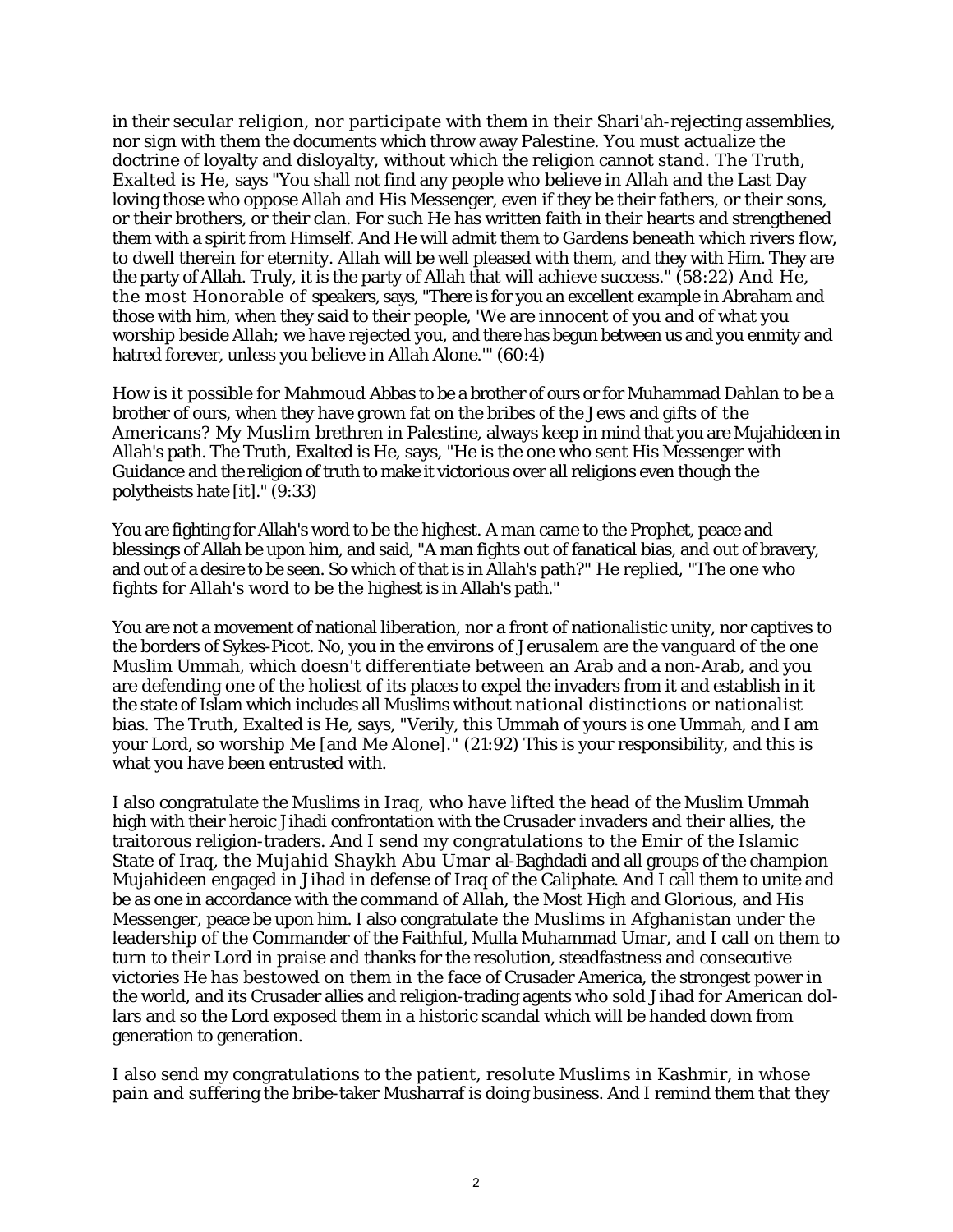must liberate their Jihad from the commanders of military intelligence, worshipers of the American dollar, for a Jihad led by the military intelligence that rushes madly for the salaries of the American embassy is destined for nothing but failure and unnecessary wasting of lives and spilling of blood.

I also congratulate my Mujahid brothers in Chechnya, and give them the good news that Allah's victory is near and its first signs have already appeared. Here's the leader of the Crusaders reeling in Iraq and Afghanistan, so be severe against its followers, those who live on its aid and backing in the Caucasus.

I also congratulate my brothers, the Mujahideen in Indonesia and the Philippines, who are confronting with patience and steadfastness a barbaric Crusade in defense of the eastern frontiers of Islam.

I also congratulate my Muslim brothers in Somalia, and encourage them to be firm in defense of the honor of Islam and Muslims in East Africa.

I also congratulate my brother Mujahideen in Algeria, who were put to the test by trials and purified by convulsions, yet only increased in resoluteness and strength in the face of the Franco-American Crusade and its sons, the traitors.

And I congratulate my Mujahid brothers in Yemen of wisdom and faith, those who have long rubbed America's nose in the dirt, and I call on them to continue their blessed Jihad against America and its servants, and to shower on them blow after blow, and to pay no heed to the misconceptions of those who make the interest of the Da'wah cancel and stop the Jihad...those who appointed Ali Abdullah Salih, the agent of America, as a legitimate leader of the Muslims whom it is forbidden to oppose. So let America be happy with their fatwas which bless its agent, and let the Crusader West thrill at their misconceptions which protect its interests and prevent the Ummah from carrying out the individual duty of Jihad against it.

And I also congratulate my brothers working in Jihadi media, and I ask Allah to reward them well for their fine, blessed efforts. And I encourage them to expend even more effort in Allah's path, for they have spoiled the enemies' publicity campaigns, by the grace of Allah. And I call on them to combine their efforts in compliance with the orders of Allah and His Messenger. May Allah bless their efforts, grant them His victory, and may they - Allah permitting - be the seed of the media of the Caliphate state which is coming with Allah's permission.

I also congratulate my captive brothers everywhere: in Guantanamo and the secret and open prisons of America; in Bagram, Abu Ghrayb, al-Ha'ir, and al-Ruways; in Tura, Abu Za'bal, and the desert prisons of Algeria; and in Shatanuf, bin Aknun, and all the prisons of the Crusaders, Jews and their agents, the traitorous rulers of the lands of Islam. And I promise them that freeing them is a debt on our shoulders as long as there remains in us a vein which beats or a breath which returns, with Allah's help and power.

And I congratulate my captive brothers in the prisons of the traitor Mubarak, and I ask Allah to accept their steadfastness in the face of the carrot-and-stick policies practiced by the regime as a service to America and Israel, in order to involve them in the same thing the back- trackers became involved in, those who sold their religion for cheap worldly crumbs, and accordingly they condemned Khalid al-Islambouli , Allah have mercy on him, and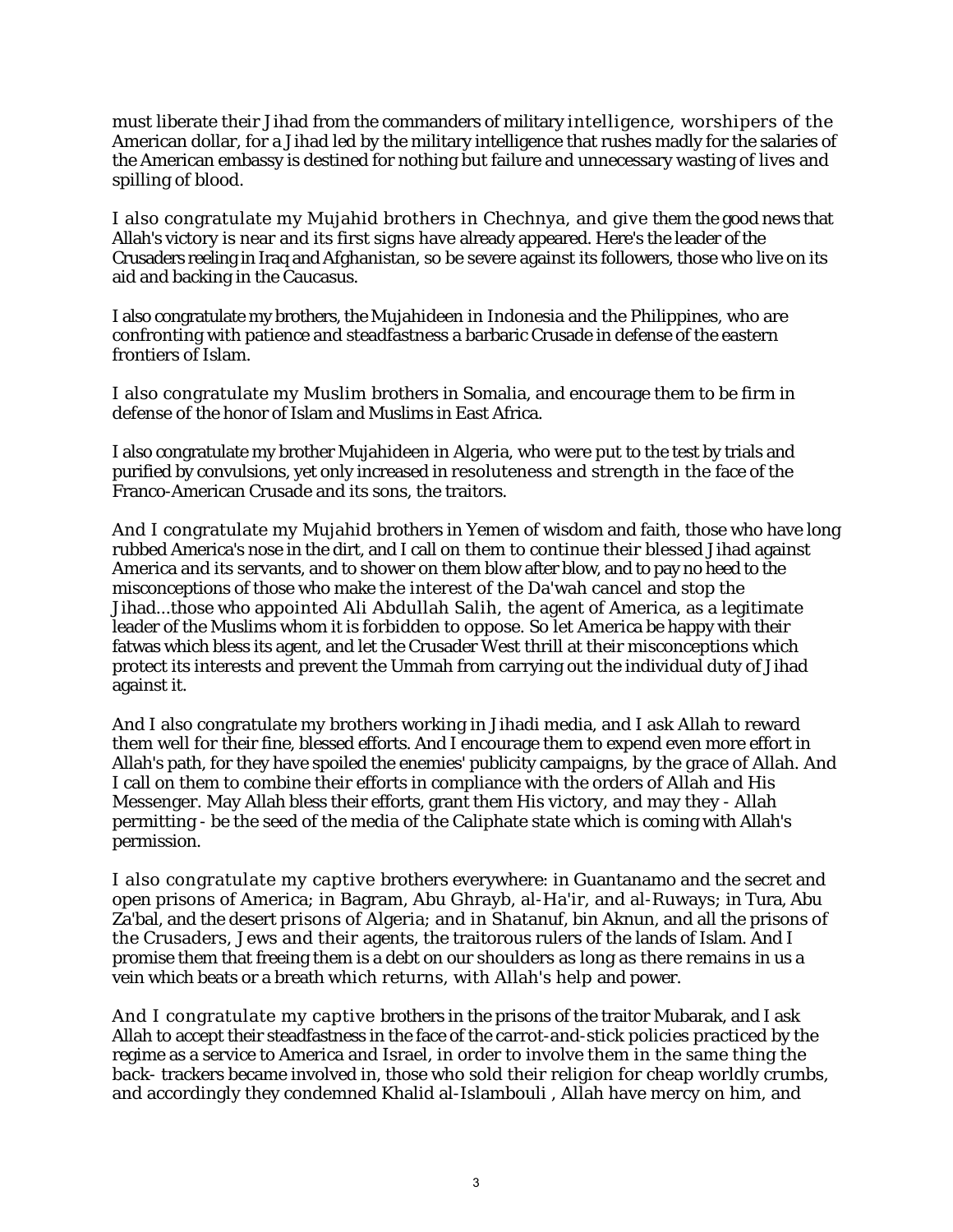recognized Mubarak as Commander of the Faithful, in order for America to be satisfied with them so they could leave prison to subsist as middlemen and eyes for the State Investigative Security Department, and what a terrible subsistence.

Al-Mutanabbi says, Lowly is he who envies the life of lowliness That life which death is perhaps better than Any leniency shown in the absence of power Is an excuse resorted to by the ignoble ones Humiliation is easy for he who accepts it For the corpse is not pained by the wound

And I congratulate my brothers, the knights of Tawhid and its callers and scholars in the prisons of the American state of Al Saud, those who exposed its American "Tawhid", which orders Al Saud to serve the Crusader forces which bomb the Muslims in Afghanistan and Iraq, and which orders them to recognize Israel and abandon Palestine, as articulated by Abdullah bin Abd al-Aziz in his initiative which the fanatical Zionist Thomas Friedman dictated to him...American "Tawhid", which calls on them to promise to protect the security of Israel from the attacks of the Mujahideen, when they signed accords with Israel and the senior criminals in that regard in the Sharm al-Shaykh conference...American "Tawhid", which incites them to bleed dry the petrol and pump it at the cheapest of rates to consume the Ummah's treasure, and which calls on them, despite their massive income, to keep their army weak, flabby and for show only, in order for them to continue to be dependant on the West and appeal to it to occupy their country and defend them.

I congratulate my brothers, the knights of Tawhid and its callers and scholars in the prisons of the American state of Al Saud, who have exposed - - and continue to expose through their resoluteness and steadfastness the scholars of beggary and court muftis whom Al Saud have gathered around them to depict them as infallible imams and to strive in vain to veil their treachery and collusion with the enemies of the Ummah.

And I congratulate every captive Muslim woman in Abu Ghrayb, Lazughli and all prisons of the idol- kings in the lands of Islam, and I promise them that their revenge shall not be forgotten, and that if we are unable to carry it out during our lifetimes, we shall bequeath it to those after us, and that the dogs who attacked them shall only be saved from us by death, with Allah's help and power.

And I congratulate every mother and wife grieving over a martyr or missing a prisoner. And I congratulate every orphan or son of a captive separated by the Crusaders and idol-kings from his father.

And I congratulate every Muslimah observant of her Hijab and chastity in the face of the fierce Crusade against the Hijab, which exposes their immorality, decline and degeneration. And she should know that the Hijab, symbol of her modesty and purity, tears them apart inside, because it exposes the depravity of their civilization. And I remind her that by holding fast to her Hijab and Deen, she is a soldier in the battle of Islam against the Zionist Crusade and its helpers, the traitorous idol-kings.

I congratulate them all, and I say to them that the Muslim Ummah, victorious if Allah permits, and its brave Mujahid vanguard are seizing the dawn of victory from the darkness of despair and repression, with the help of Allah, who said in His Honorable Book, "How many of the Prophets fought, and with them were large bands of godly men, but they never lost heart at what befell them in Allah's way, nor did they weaken nor give in. And Allah loves those who persevere. All that they said was, 'Our Lord, forgive us our sins and our transgression;